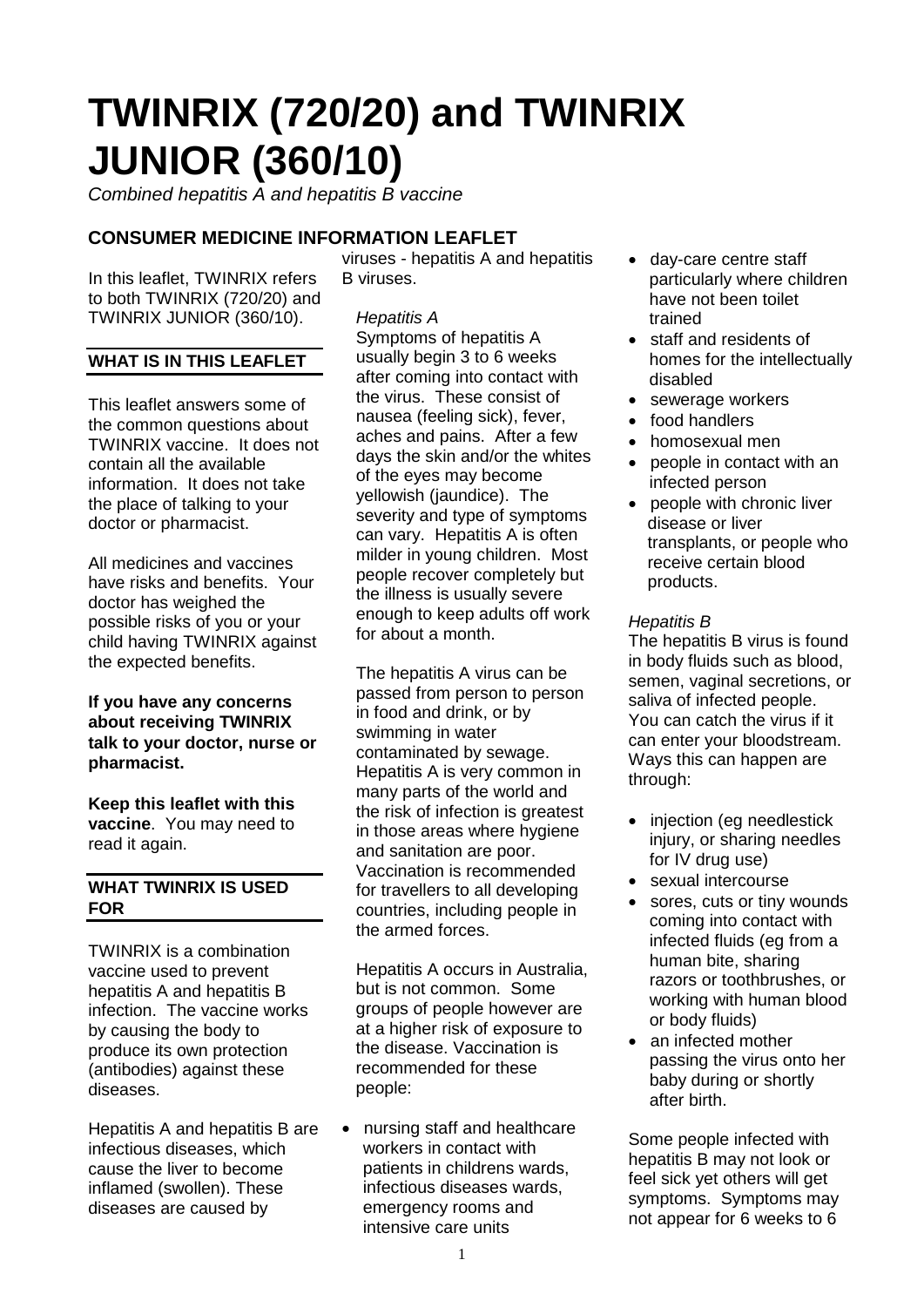months after infection. Sometimes people will only have mild flu-like symptoms, but other people can become very ill. They may be extremely tired, and have dark urine, pale faeces, yellowish skin and/or eyes (jaundice), and other symptoms possibly requiring hospitalisation. There is a risk of serious liver disease, such as cirrhosis (liver scarring) and liver cancer for all chronic hepatitis B carriers.

Some groups of people are at a higher risk of exposure to hepatitis B. Vaccination is recommended for these people:

- some healthcare workers
- abusers of injectable drugs
- people with many sexual partners
- homosexual men
- haemodialysis patients or people who receive certain blood products
- people with chronic liver disease or hepatitis C
- people in contact with a hepatitis B carrier or an infected person
- staff and residents of institutions for the intellectually disabled
- inmates and prison staff at some correctional institutions
- some travellers to areas where the incidence of hepatitis B is high

#### **There is no specific treatment for hepatitis A or hepatitis B. Vaccination is the best way to protect against infection.**

TWINRIX will not protect against hepatitis caused by other agents or viruses (such as hepatitis C or hepatitis E). If a person is already infected with hepatitis A or hepatitis B virus at the time of vaccination, TWINRIX may not prevent the disease in these people.

#### **BEFORE RECEIVING TWINRIX**

#### **DO NOT HAVE TWINRIX IF:**

• you have/ your child has had an allergic reaction to TWINRIX, or any ingredient contained in this vaccine (e.g. neomycin sulphate). The ingredients are listed at the end of this leaflet. Signs of an allergic reaction may include an itchy skin rash, shortness of breath and swelling of the face or tongue.

If you have/ your child has had TWINRIX before and became unwell, tell your doctor, nurse or pharmacist before the vaccine is given.

- you have/ your child has had an allergic reaction to any other hepatitis A or hepatitis B vaccine.
- you have/ your child has a severe infection with a high temperature. A minor infection such as a cold should not be a problem, but talk to your doctor about this before being vaccinated.
- the expiry date printed on the pack has passed.
- the packaging is torn or shows signs of tampering.

**If you are not sure whether TWINRIX should be given, talk to your doctor or nurse. Do not give this vaccine to anyone else; your doctor has prescribed it specifically for you or your child.**

**BEFORE RECEIVING TWINRIX TELL YOUR DOCTOR IF:** 

- you have/ your child has an allergy to baker's yeast.
- you are or think you may be pregnant or if you intend to become pregnant. Your doctor will discuss with you the possible risks and benefits of receiving TWINRIX during pregnancy.
- you are breast feeding. It is not known if TWINRIX passes into breast milk, however the vaccine is not expected to cause problems for breast-fed babies.

you have/ your child has any medical conditions, such as:

- severe heart or lung disease

- a liver or kidney problem - an immune deficiency
- condition (eg. HIV positive)
- a nervous system illness
- or a bleeding disorder;
- you have/ your child has allergies to any other medicines or substances, such as dyes, foods or preservatives.
- you have/ your child has received another vaccine recently, or are taking any prescription or OTC (over-the-counter) medicines. In particular mention if you are taking medicines which suppress the immune system, such as steroids or cyclosporin.

Fainting can occur following, or even before, any needle injection, therefore tell the doctor or nurse if you/your child fainted with a previous injection.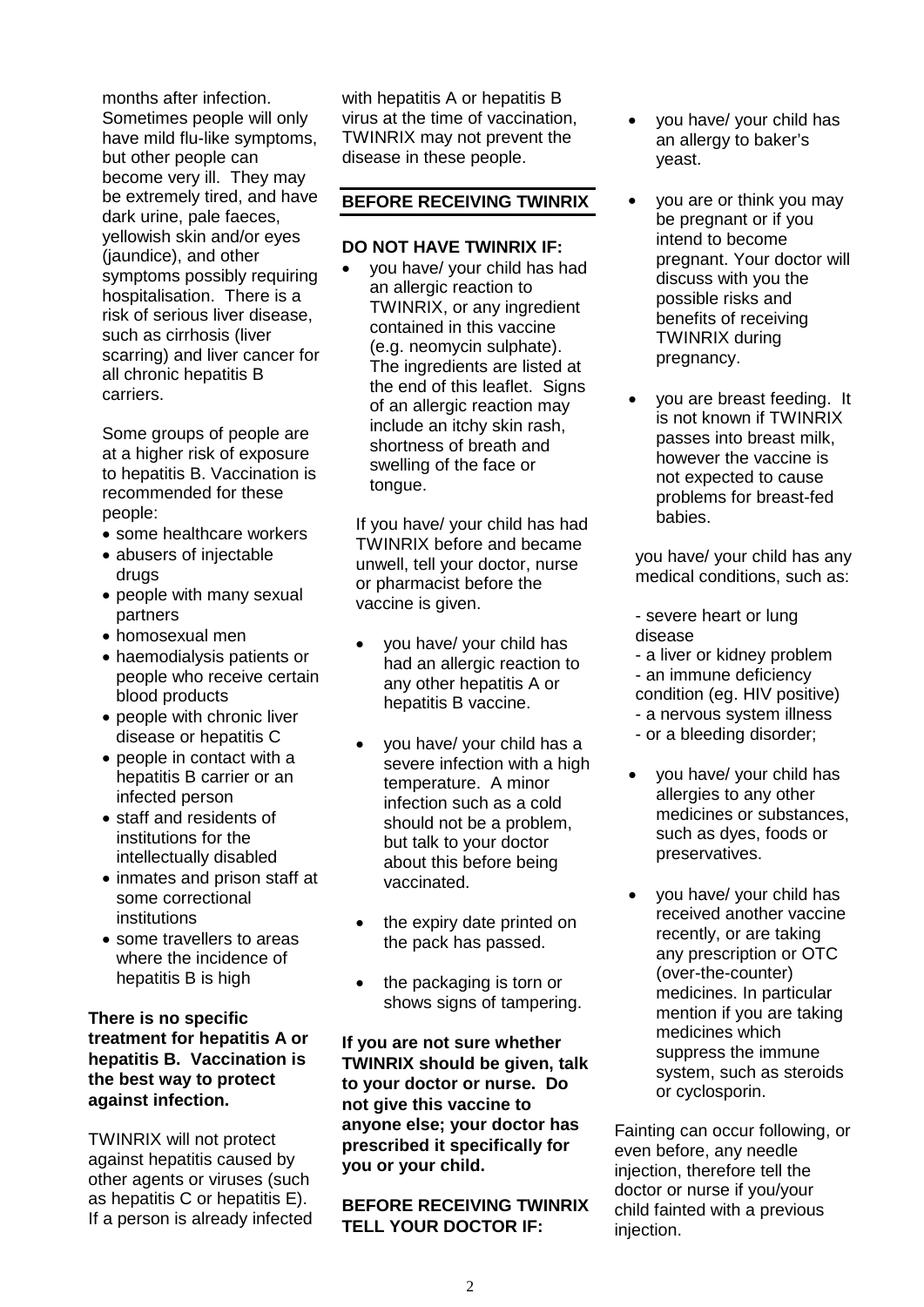*Some vaccines may be affected by other vaccines or medicines. Your doctor or pharmacist will be able to tell you what to do if TWINRIX is to be given with another vaccine or medicine.* 

#### **HOW TWINRIX IS GIVEN**

The doctor or nurse will give TWINRIX as an injection. **If you have any concerns about how this vaccine is to be given, talk to your doctor or pharmacist.**

#### **HOW MUCH IS GIVEN**

The dose using TWINRIX (720/20) is 1 mL. The dose using TWINRIX JUNIOR (360/10) is 0.5 mL

#### **HOW IT IS GIVEN**

TWINRIX will be injected into your upper arm muscle in adults and older children, and into the thigh muscle in infants. For some people with bleeding problems, the dose may need to be given under the skin (subcutaneously). Each dose of TWINRIX is for single use only. Any residual vaccine must be discarded.

*The vaccine should never be given intravenously.*

#### **WHEN IT IS GIVEN**

#### Adults

TWINRIX (720/20) is generally given as a total of three doses over 6 months. Each dose is given on a separate visit. The first dose will be given on an elected date. The remaining two doses will be given one month, and six months after the first dose.

- First dose: at an elected date
- Second dose: 1 month later
- Third dose: 6 months after the first dose

For adults, TWINRIX (720/20) can also be given as a total of three doses over 3 weeks (a 0, 7, 21 day schedule). However, the body's immune response to this rapid schedule may be reduced compared to the above schedule. Therefore, this rapid schedule should only be used under special circumstances (e.g. adult travellers wanting to be vaccinated within one month of departure). A booster dose is recommended at 12 months.

# Children (1 to 15 years inclusive)

TWINRIX (720/20) is generally given as a total of two doses 6 to 12 months apart. Each dose is given on a separate visit. The first dose will be given on an elected date. The second dose will be given 6 to 12 months after the first dose.

- First dose: at an elected date
- Second dose: 6 to 12 months after the first dose.

In children who are travelling to areas where there is a risk of exposure to hepatitis B, TWINRIX Junior (360/10) should be given as a total of 3 doses over 6 months ( a 0, 1, 6 month schedule).

#### **It is important to return at the recommended times for follow up doses.**

Your doctor will advise on the possible need for extra doses, and future booster dosing.

#### **IF YOU MISS A DOSE**

If you miss a scheduled dose, talk to your doctor and arrange another visit as soon as possible.

#### **WHILE YOU ARE USING TWINRIX**

#### **THINGS YOU MUST DO:**

Keep your follow up visits with the doctor or clinic. It is important that the follow-up doses of TWINRIX are given at the correct times. This will ensure the best effect of the vaccine in protecting you against hepatitis A and hepatitis B.

#### **THINGS TO BE CAREFUL OF:**

Be careful driving or operating machinery until you know how TWINRIX affects you. TWINRIX should not normally interfere with your ability to drive a car or operate machinery. But in some people vaccination can cause dizziness or lightheadedness. Make sure you know how you react to TWINRIX before you drive a car or operate machinery, or do anything that could be dangerous if you feel dizzy or lightheaded.

# **SIDE EFFECTS**

#### **Tell your doctor, nurse or pharmacist as soon as possible if you or your child do not feel well during or after a dose of TWINRIX.**

TWINRIX helps protect most people from hepatitis A and hepatitis B, but it may have unwanted side effects in a few people. All medicines and vaccines can have side effects. Most of the time they are not serious; however, sometimes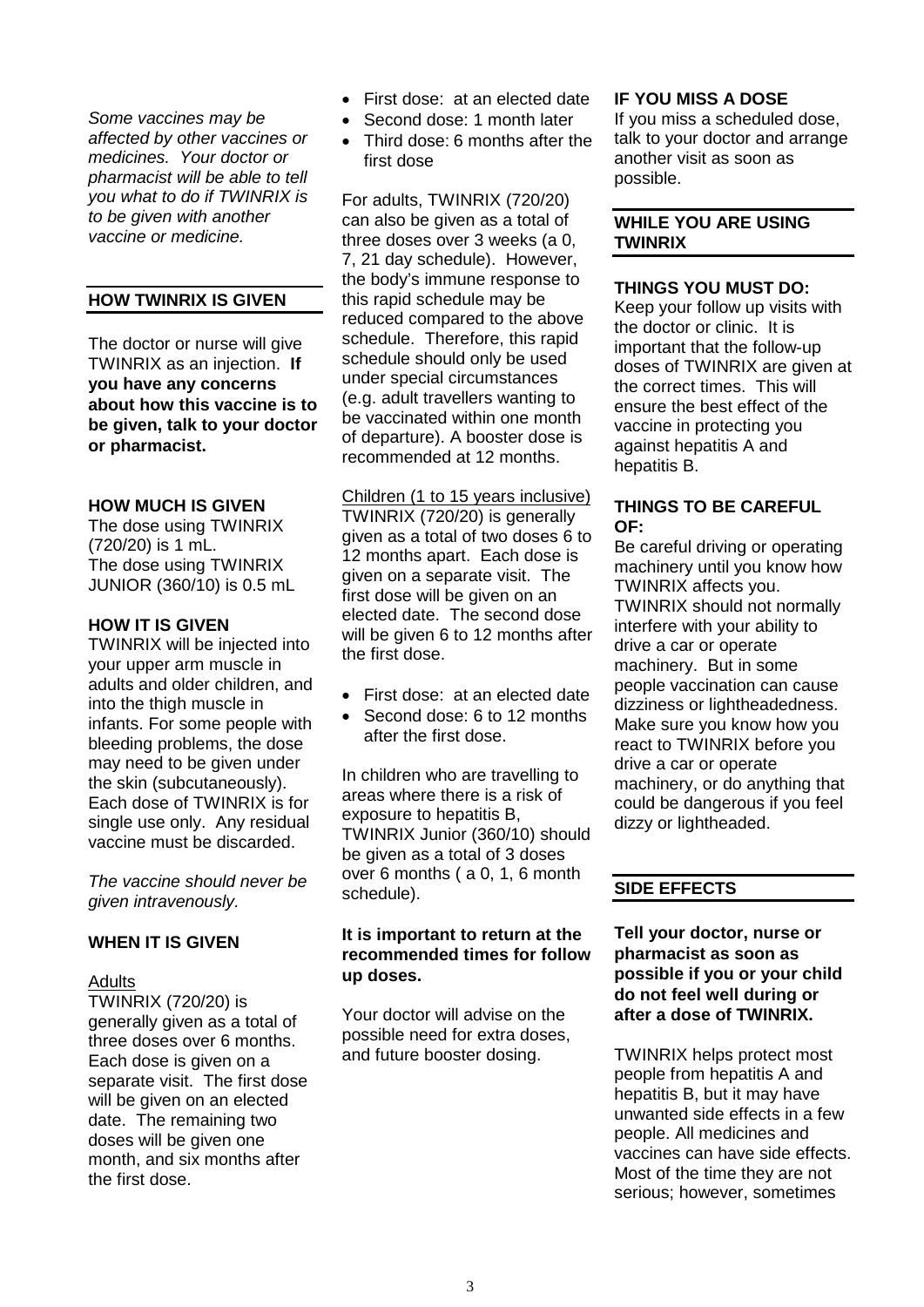they can be. Some side effects may need medical treatment.

#### **Ask your doctor or pharmacist to answer any questions you may have.**

Most unwanted effects with TWINRIX are mild and usually clear up within a few days. These effects, generally occur around the injection site (soreness, redness, swelling). Fatigue, headache, fever and generally feeling unwell have also been reported, as have feeling sick and vomiting.

#### **MILD EVENTS that have been reported after hepatitis A or hepatitis B vaccination.**

- Tell your doctor if you notice any of the following that are troublesome or ongoing:
- soreness, redness, swelling, bruising, hard lump or itching around the injection site
- headache, fatigue, fever, dizziness, disturbed sleep, fainting
- feeling sick or vomiting, gut pain, diarrhoea, loss of appetite
- cough, sore throat, respiratory infections.
- ringing in the ears, neck stiffness
- sweating, chills, flushing or generally feeling unwell
- muscle aches and pains, painful joints
- immediate injection site pain, stinging and burning feeling

#### **MORE SERIOUS EVENTS that have been reported rarely after hepatitis A or hepatitis B vaccination.**

• Tell your doctor immediately if you notice any of the following:

- feelings of numbness, weakness and/ or fatigue in limbs, tingling in fingers or toes,
- generalised stiffness, visual changes, difficulty passing urine
- swollen glands, unusual bleeding, bleeding or bruising more easily than normal
- drooping eyelids or sagging facial muscles
- sudden headache, neck stiffness, dislike of bright lights, convulsions (fits)
- **As with all vaccines given by injection there is a very small risk of serious allergic reaction. This may occur days to weeks after vaccination. Contact your doctor immediately or go to the casualty department of your nearest hospital if any of the following happens:**
	- swelling of limbs, face, eyes, inside of nose, mouth or throat
	- shortness of breath, breathing or swallowing difficulties
	- hives, itching (especially of the hands or feet), reddening of skin (especially around the ears), or severe skin reactions
	- unusual tiredness or weakness that is sudden and severe.

Other side effects not listed above, can also occur during or soon after a dose of TWINRIX. **Check with your doctor, nurse or pharmacist if you or your child have any other effects.**

Do not be alarmed by this list of possible side effects. You or your child may not experience any.

# **STORAGE**

TWINRIX is usually stored at the doctor's clinic or surgery, or at the pharmacy. But if you need to store TWINRIX always:

- Keep TWINRIX in the refrigerator stored between +2 C and +8 C. **THE PACK SHOULD NEVER BE FROZEN. FREEZING DESTROYS THE VACCINE.**
- Keep the vaccine out of the reach of children.
- Keep TWINRIX in the original pack until it is time for it to be given.

Ask your pharmacist what to do with any left over TWINRIX that has expired or has not been used.

# **PRODUCT DESCRIPTION**

# **WHAT IT LOOKS LIKE:**

TWINRIX comes in prefilled syringes or glass vials. It is a white, slightly milky liquid.

# **INGREDIENTS:**

The active ingredients of TWINRIX are killed hepatitis A virus and the surface protein of the hepatitis B virus (from genetically engineered yeast cells). The vaccine is not infectious, and will not give you hepatitis A or hepatitis B.

Two different vaccine strengths are available:

- TWINRIX (720/20): 720 ELISA units of killed hepatitis A virus and 20 micrograms of the hepatitis B surface protein.
- TWINRIX JUNIOR (360/10): 360 ELISA units of killed hepatitis A virus and 10